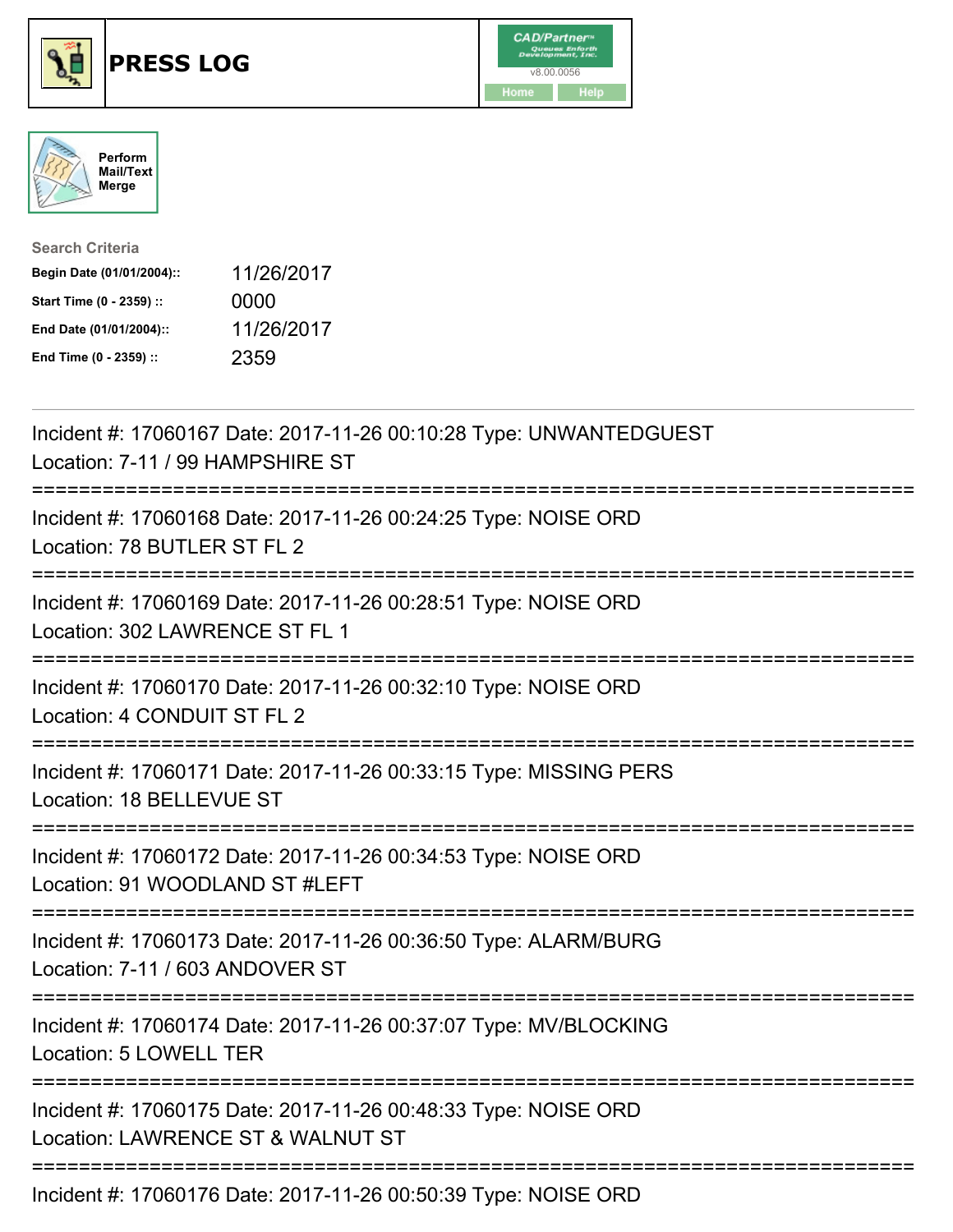| Location: 106 WATER ST #2                                                                                             |
|-----------------------------------------------------------------------------------------------------------------------|
| Incident #: 17060177 Date: 2017-11-26 00:53:25 Type: MEDIC SUPPORT<br>Location: 331 WATER ST FL 2                     |
| Incident #: 17060178 Date: 2017-11-26 00:55:56 Type: INVESTIGATION<br>Location: 336 COMMON ST                         |
| Incident #: 17060179 Date: 2017-11-26 00:57:27 Type: UNWANTEDGUEST<br>Location: 550 BROADWAY #214                     |
| Incident #: 17060180 Date: 2017-11-26 01:11:00 Type: NOISE ORD<br><b>Location: PLATT ST</b>                           |
| Incident #: 17060181 Date: 2017-11-26 01:14:49 Type: M/V STOP<br><b>Location: FALLS BRIDGE</b>                        |
| Incident #: 17060182 Date: 2017-11-26 01:19:53 Type: M/V STOP<br>Location: HAMPSHIRE ST & METHUEN ST                  |
| ===============<br>Incident #: 17060183 Date: 2017-11-26 01:22:21 Type: NOISE ORD<br>Location: 5 GARFIELD ST          |
| Incident #: 17060184 Date: 2017-11-26 01:23:19 Type: DISTURBANCE<br>Location: 389 BROADWAY                            |
| Incident #: 17060185 Date: 2017-11-26 01:23:32 Type: ALARM/BURG<br>Location: FERNANDEZ BEAUTY SALON / 402 BROADWAY #1 |
| Incident #: 17060186 Date: 2017-11-26 01:25:42 Type: M/V STOP<br>Location: BROADWAY & CONCORD ST                      |
| Incident #: 17060187 Date: 2017-11-26 01:30:30 Type: M/V STOP<br>Location: AUBURN ST & HAMPSHIRE ST                   |
| Incident #: 17060188 Date: 2017-11-26 01:35:18 Type: M/V STOP<br>Location: AUBURN ST & CROSS ST                       |
| Incident #: 17060189 Date: 2017-11-26 01:35:58 Type: NOISE ORD<br>Location: 550 BROADWAY #205                         |
| Incident #: 17060190 Date: 2017-11-26 01:40:16 Type: NOISE ORD                                                        |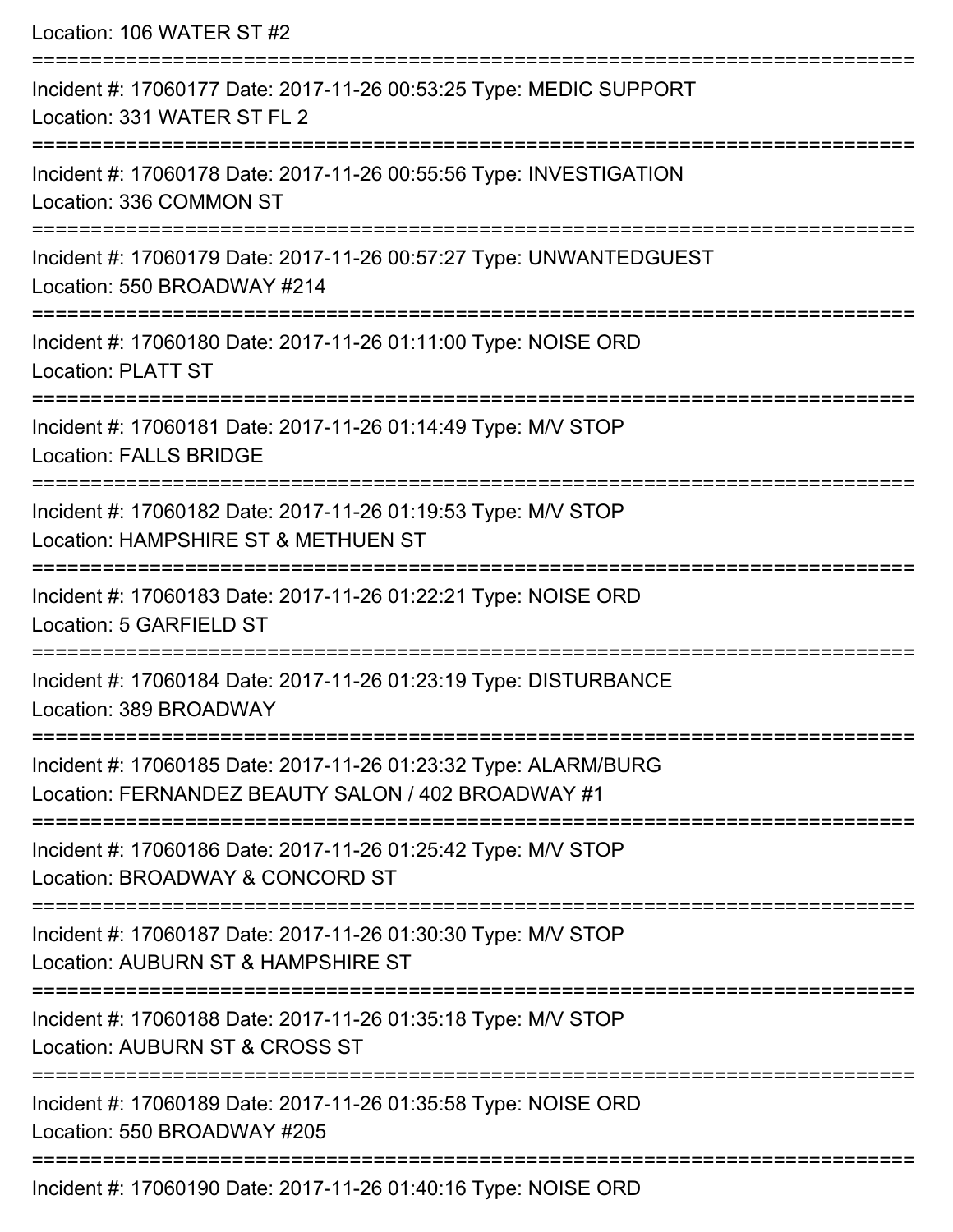| Incident #: 17060191 Date: 2017-11-26 01:40:41 Type: M/V STOP<br>Location: AMES ST & HAVERHILL ST    |
|------------------------------------------------------------------------------------------------------|
| Incident #: 17060195 Date: 2017-11-26 01:46:07 Type: M/V STOP<br>Location: HAVERHILL ST & WEST ST    |
| Incident #: 17060192 Date: 2017-11-26 01:49:12 Type: M/V STOP<br><b>Location: 11 LAWRENCE ST</b>     |
| Incident #: 17060193 Date: 2017-11-26 01:49:15 Type: NOISE ORD<br>Location: 387 HAMPSHIRE ST #1 FL 1 |
| Incident #: 17060194 Date: 2017-11-26 01:49:53 Type: NOISE ORD<br>Location: 248 FARNHAM ST #2 FL 2   |
| Incident #: 17060196 Date: 2017-11-26 01:52:40 Type: NOISE ORD<br>Location: 10 STEARNS AV            |
| Incident #: 17060197 Date: 2017-11-26 01:55:02 Type: NOISE ORD<br><b>Location: THORNTON AV</b>       |
| Incident #: 17060198 Date: 2017-11-26 01:55:09 Type: M/V STOP<br>Location: 265 ESSEX ST              |
| Incident #: 17060199 Date: 2017-11-26 01:56:32 Type: M/V STOP<br>Location: LAWRENCE ST & LOWELL ST   |
| Incident #: 17060200 Date: 2017-11-26 01:57:31 Type: M/V STOP<br>Location: BAILEY ST & PARKER ST     |
| Incident #: 17060201 Date: 2017-11-26 02:02:15 Type: M/V STOP<br>Location: BROADWAY & LOWELL ST      |
| Incident #: 17060202 Date: 2017-11-26 02:02:47 Type: M/V STOP<br>Location: 101 AMESBURY ST           |
| Incident #: 17060203 Date: 2017-11-26 02:05:51 Type: M/V STOP<br>Location: 35 STERNS                 |
| Incident #: 17060204 Date: 2017-11-26 02:06:50 Type: M/V STOP                                        |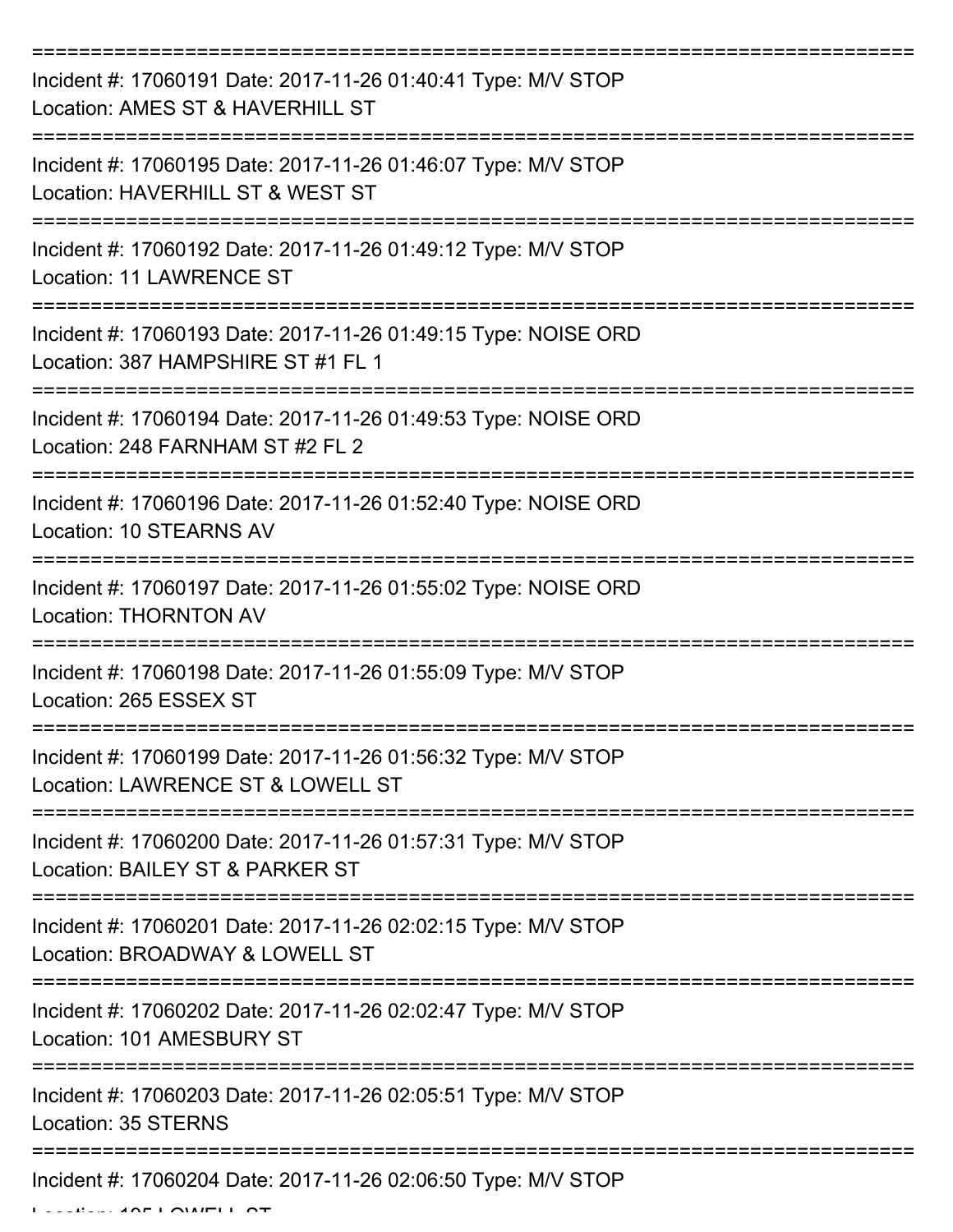| Incident #: 17060205 Date: 2017-11-26 02:09:46 Type: M/V STOP<br><b>Location: FERRY ST &amp; LINEHAN ST</b> |
|-------------------------------------------------------------------------------------------------------------|
| Incident #: 17060206 Date: 2017-11-26 02:12:39 Type: M/V STOP<br>Location: FARNHAM ST & OSGOOD ST           |
| Incident #: 17060207 Date: 2017-11-26 02:17:21 Type: M/V STOP<br>Location: BROADWAY & ESSEX ST              |
| Incident #: 17060208 Date: 2017-11-26 02:20:49 Type: M/V STOP<br>Location: MERRIMACK ST & S UNION ST        |
| Incident #: 17060209 Date: 2017-11-26 02:24:25 Type: M/V STOP<br>Location: ESSEX ST & MARGIN ST             |
| Incident #: 17060210 Date: 2017-11-26 02:25:43 Type: M/V STOP<br>Location: GENERAL ST & PROSPECT ST         |
| Incident #: 17060211 Date: 2017-11-26 02:30:38 Type: M/V STOP<br>Location: FRANKLIN ST & LOWELL ST          |
| Incident #: 17060212 Date: 2017-11-26 02:33:41 Type: M/V STOP<br>Location: HAVERHILL ST & MAY ST            |
| Incident #: 17060213 Date: 2017-11-26 02:37:56 Type: NOISE ORD<br>Location: 87 FERRY ST                     |
| Incident #: 17060214 Date: 2017-11-26 02:38:05 Type: NOISE ORD<br>Location: 47 BROOK ST FL 1                |
| Incident #: 17060215 Date: 2017-11-26 02:38:29 Type: NOISE ORD<br>Location: 114 GARDEN ST #1 FL 1           |
| Incident #: 17060216 Date: 2017-11-26 02:41:20 Type: M/V STOP<br>Location: ANDOVER ST & BEACON ST           |
| Incident #: 17060217 Date: 2017-11-26 02:43:17 Type: SHOTS FIRED<br>Location: 92 FARLEY ST                  |
| Incident #: 17060218 Date: 2017-11-26 02:51:27 Type: NOISE ORD                                              |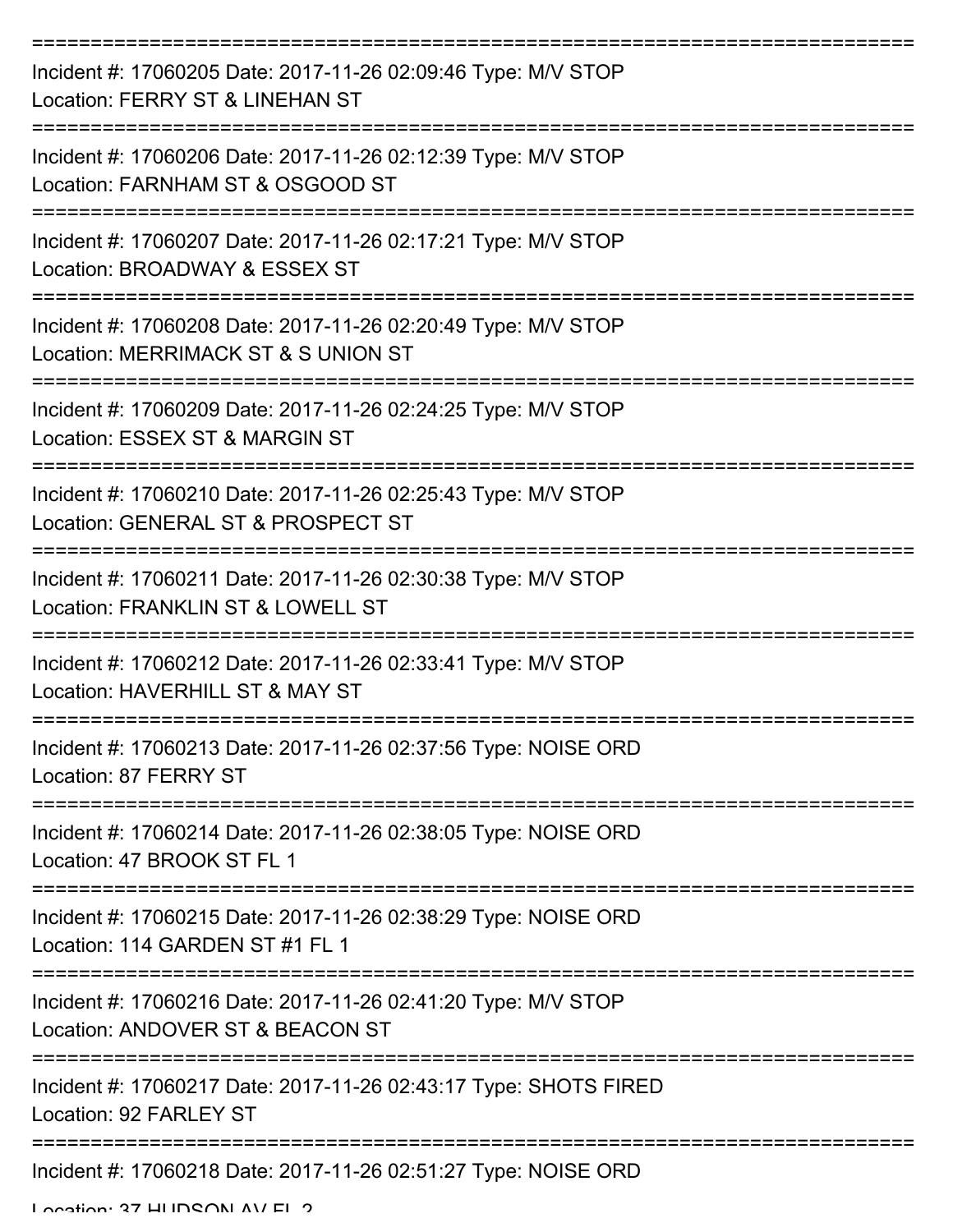| Incident #: 17060219 Date: 2017-11-26 02:55:25 Type: NOISE ORD<br>Location: 10 STEARNS AV                  |
|------------------------------------------------------------------------------------------------------------|
| Incident #: 17060220 Date: 2017-11-26 02:58:35 Type: SUS PERS/MV<br>Location: 42 CROSBY ST                 |
| Incident #: 17060221 Date: 2017-11-26 03:11:01 Type: DISTURBANCE<br>Location: 159 SARATOGA ST #2REAR FL 2  |
| Incident #: 17060222 Date: 2017-11-26 03:21:54 Type: NOISE ORD<br>Location: 137 SARATOGA ST FL 2           |
| Incident #: 17060223 Date: 2017-11-26 03:53:46 Type: DOMESTIC/PROG<br>Location: 48 KINGSTON ST #3 FL 3     |
| Incident #: 17060224 Date: 2017-11-26 03:59:21 Type: M/V STOP<br>Location: DOYLE ST & WATER ST             |
| Incident #: 17060225 Date: 2017-11-26 04:00:08 Type: NOISE ORD<br>Location: 106 WATER ST #2 FL 2           |
| Incident #: 17060226 Date: 2017-11-26 04:03:46 Type: SHOTS FIRED<br>Location: JOSEPHINE AV & WILLIAM ST    |
| Incident #: 17060227 Date: 2017-11-26 04:14:55 Type: NOISE ORD<br>Location: 23 SHAWSHEEN RD #3 FL 3        |
| Incident #: 17060228 Date: 2017-11-26 04:16:17 Type: M/V STOP<br>Location: MARGIN ST & MELVIN ST           |
| Incident #: 17060229 Date: 2017-11-26 04:19:10 Type: NOISE ORD<br>Location: 274 E HAVERHILL ST #11         |
| Incident #: 17060230 Date: 2017-11-26 04:20:50 Type: A&B PROG<br>Location: SAM'S FOOD STORE / 389 BROADWAY |
| Incident #: 17060231 Date: 2017-11-26 04:30:19 Type: NOISE ORD<br>Location: 340 LAWRENCE ST #2 FL 2        |
| Incident #: 17060232 Date: 2017-11-26 04:36:47 Type: M/V STOP<br>Location: BROADWAY & TREMONT ST           |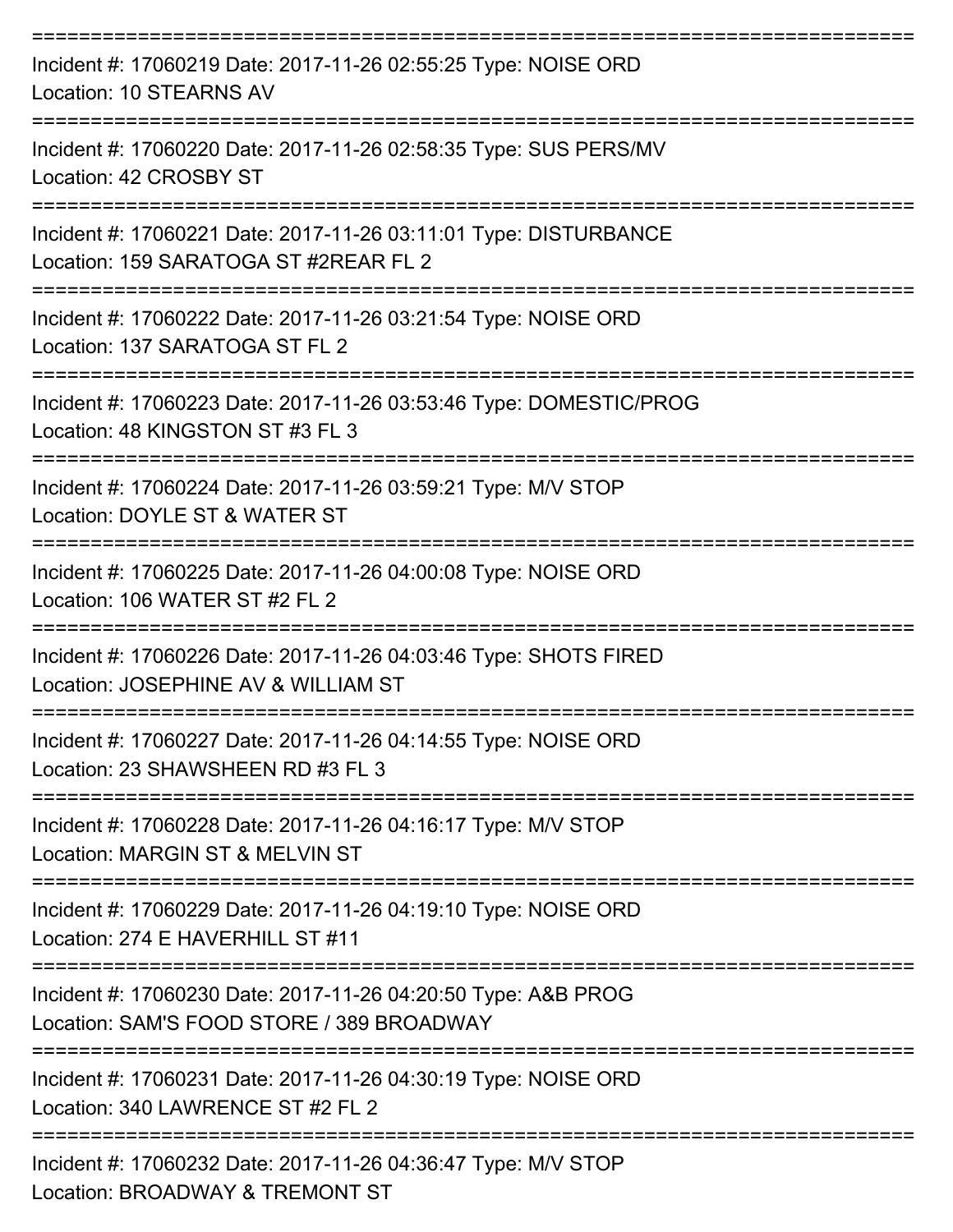| Incident #: 17060233 Date: 2017-11-26 04:42:28 Type: ALARM/BURG<br>Location: ALL CHECKS CASHED / 9 BROADWAY                     |
|---------------------------------------------------------------------------------------------------------------------------------|
| Incident #: 17060234 Date: 2017-11-26 04:56:18 Type: M/V STOP<br>Location: HAVERHILL ST & WHITE ST                              |
| Incident #: 17060235 Date: 2017-11-26 05:02:09 Type: SUS PERS/MV<br>Location: 355 PARK ST #12A<br>======================        |
| Incident #: 17060236 Date: 2017-11-26 05:03:35 Type: FIGHT<br>Location: 163 PARK ST FL 2                                        |
| Incident #: 17060237 Date: 2017-11-26 05:11:20 Type: ALARM/BURG<br>Location: 419 HAMPSHIRE ST                                   |
| Incident #: 17060238 Date: 2017-11-26 05:12:39 Type: CRUISER ACCID<br>Location: HAMPSHIRE ST & PARK ST                          |
| ====================<br>==========<br>Incident #: 17060239 Date: 2017-11-26 05:22:31 Type: SHOTS FIRED<br>Location: 15 UNION ST |
| Incident #: 17060240 Date: 2017-11-26 07:03:49 Type: A&B PAST<br>Location: 14 ARCHER ST                                         |
| Incident #: 17060241 Date: 2017-11-26 07:54:33 Type: PARK & WALK<br>Location: 205 BROADWAY                                      |
| Incident #: 17060242 Date: 2017-11-26 07:56:53 Type: LARCENY/ATTMEPT<br>Location: 57 EVERETT ST                                 |
| Incident #: 17060243 Date: 2017-11-26 08:45:08 Type: M/V STOP<br><b>Location: RIVERPOINT WAY</b>                                |
| Incident #: 17060244 Date: 2017-11-26 09:00:06 Type: ASSSIT AMBULANC<br>Location: 28 SUMMER ST FL 3                             |
| Incident #: 17060245 Date: 2017-11-26 09:15:07 Type: LOST PROPERTY<br>Location: 270 CANAL ST                                    |
| Incident #: 17060246 Date: 2017-11-26 09:20:57 Type: PARK & WALK<br>Location: BRADFORD ST & BROADWAY                            |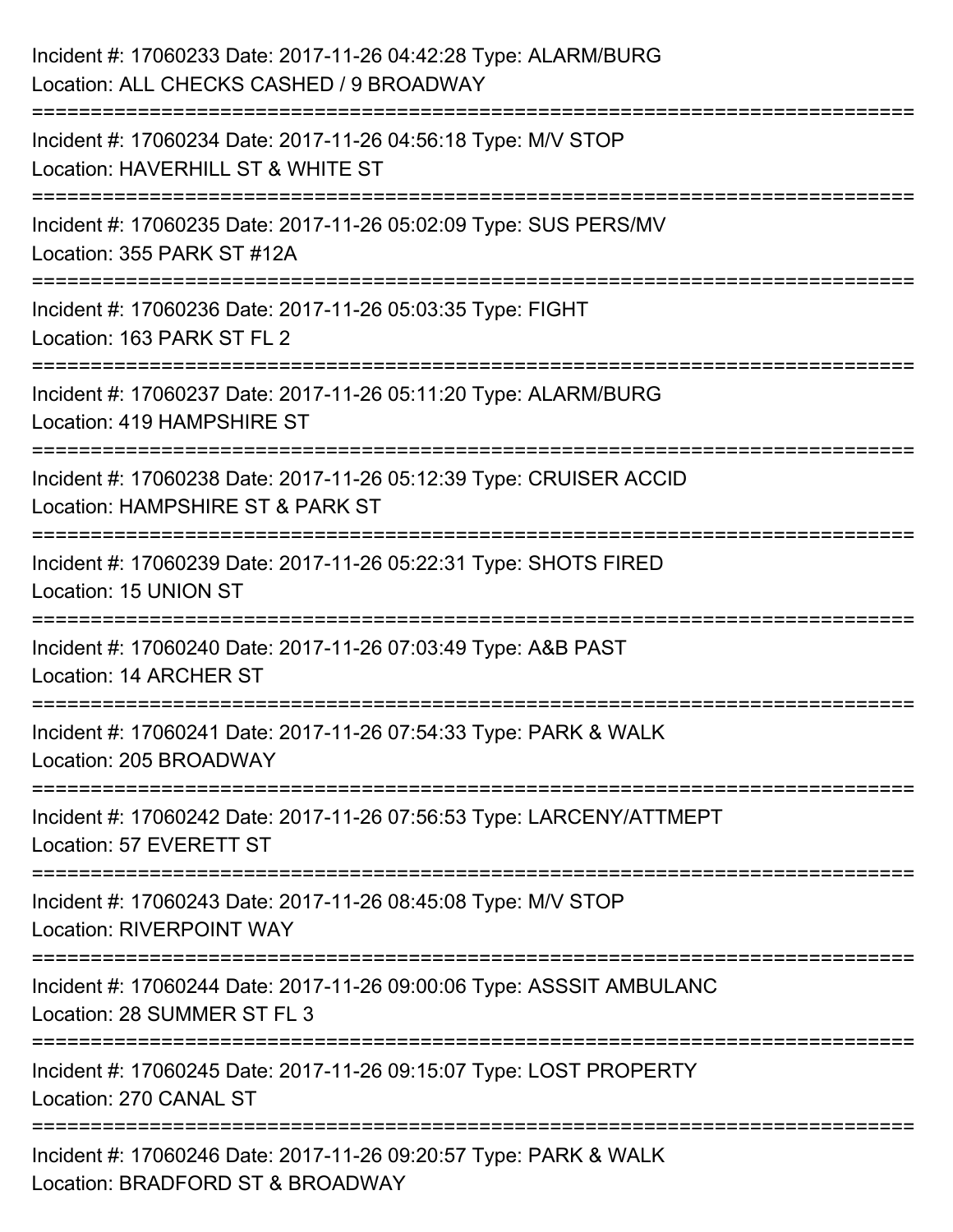| Incident #: 17060247 Date: 2017-11-26 09:42:33 Type: 911 HANG UP<br>Location: 6 HAWLEY ST                         |
|-------------------------------------------------------------------------------------------------------------------|
| Incident #: 17060248 Date: 2017-11-26 09:50:22 Type: M/V STOP<br>Location: LAWRENCE ST & PARK ST                  |
| Incident #: 17060249 Date: 2017-11-26 09:57:27 Type: SUS PERS/MV<br>Location: 27 POPLAR ST #1                     |
| Incident #: 17060250 Date: 2017-11-26 09:59:21 Type: M/V STOP<br>Location: 439 S UNION ST                         |
| Incident #: 17060251 Date: 2017-11-26 10:04:18 Type: SUS PERS/MV<br>Location: 360 BROADWAY                        |
| Incident #: 17060253 Date: 2017-11-26 10:12:27 Type: WIRE DOWN<br>Location: 5 WACHUSETTS AV                       |
| Incident #: 17060252 Date: 2017-11-26 10:12:49 Type: MAN DOWN<br>Location: BASSWOOD & LAWRENCE                    |
| Incident #: 17060254 Date: 2017-11-26 10:19:12 Type: KEEP PEACE<br>Location: 20 EXETER ST                         |
| Incident #: 17060255 Date: 2017-11-26 10:20:49 Type: M/V STOP<br>Location: 40 WINTHROP AV                         |
| Incident #: 17060256 Date: 2017-11-26 10:46:25 Type: INVEST CONT<br>Location: 22 CHANDLER ST                      |
| Incident #: 17060257 Date: 2017-11-26 10:51:11 Type: 209A/SERVE<br>Location: ARLINGTON ST & BROADWAY              |
| Incident #: 17060258 Date: 2017-11-26 10:57:10 Type: SPECIAL CHECK<br>Location: HENNESSEY SCHOOL / 122 HANCOCK ST |
| Incident #: 17060259 Date: 2017-11-26 11:01:53 Type: M/V STOP<br>Location: 23 BODWELL ST                          |
| Incident #: 17060260 Date: 2017-11-26 11:04:54 Type: M/V STOP<br>Location: ABBOTT ST & PARKER ST                  |

===========================================================================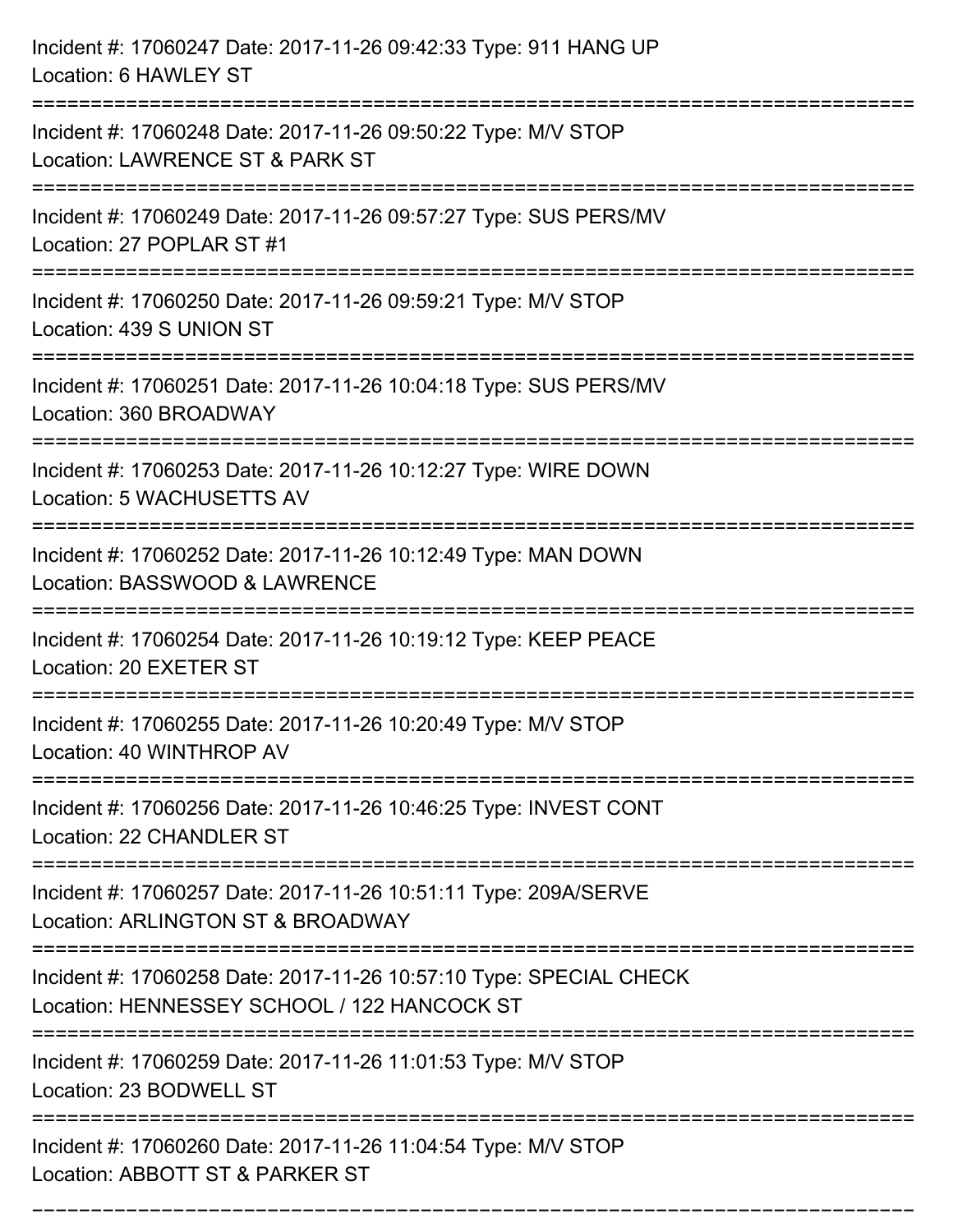| Incident #: 17060261 Date: 2017-11-26 11:12:37 Type: M/V STOP<br>Location: 491 ESSEX ST               |
|-------------------------------------------------------------------------------------------------------|
| Incident #: 17060262 Date: 2017-11-26 11:13:19 Type: M/V STOP<br>Location: 81 BAILEY ST               |
| Incident #: 17060263 Date: 2017-11-26 11:14:29 Type: M/V STOP<br>Location: 423 S UNION ST             |
| Incident #: 17060264 Date: 2017-11-26 11:15:54 Type: M/V STOP<br>Location: LOWELL ST & NESMITH ST     |
| Incident #: 17060265 Date: 2017-11-26 11:20:07 Type: M/V STOP<br>Location: E HAVERHILL ST & NORRIS ST |
| Incident #: 17060266 Date: 2017-11-26 11:24:49 Type: M/V STOP<br>Location: 234 ESSEX ST               |
| Incident #: 17060267 Date: 2017-11-26 11:27:25 Type: M/V STOP<br>Location: BRADFORD ST & BROADWAY     |
| Incident #: 17060268 Date: 2017-11-26 11:33:13 Type: M/V STOP<br>Location: HAVERHILL ST & MILTON ST   |
| Incident #: 17060269 Date: 2017-11-26 11:34:19 Type: SUS PERS/MV<br>Location: BROADWAY & LOWELL ST    |
| Incident #: 17060270 Date: 2017-11-26 11:38:31 Type: FIRE<br>Location: 443 ANDOVER ST #4              |
| Incident #: 17060271 Date: 2017-11-26 11:56:46 Type: AUTO ACC/NO PI<br>Location: 102 ARLINGTON ST     |
| Incident #: 17060272 Date: 2017-11-26 12:03:11 Type: M/V STOP<br>Location: BRADFORD ST & BROADWAY     |
| Incident #: 17060273 Date: 2017-11-26 12:03:14 Type: NEIGHBOR PROB<br>Location: 94 OSGOOD ST FL 1     |
| Incident #: 17060274 Date: 2017-11-26 12:07:27 Type: THREATS<br>Location: 74 SAUNDERS ST              |
|                                                                                                       |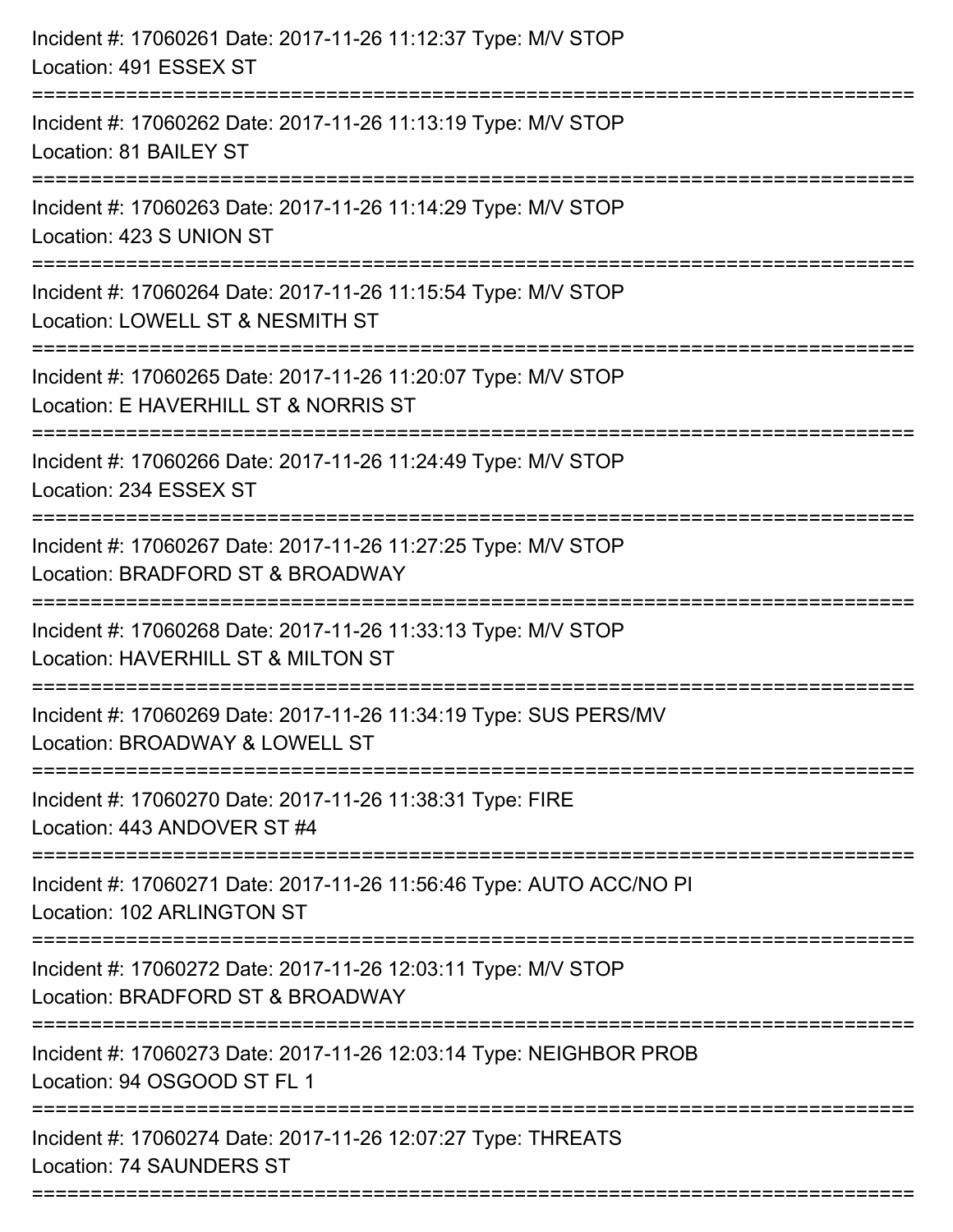| Location: SMITH AND NEPHEW / 100 GLENN ST<br>==============================                                                             |
|-----------------------------------------------------------------------------------------------------------------------------------------|
| Incident #: 17060277 Date: 2017-11-26 12:09:57 Type: LARCENY/PAST<br>Location: 478 HAVERHILL ST                                         |
| Incident #: 17060276 Date: 2017-11-26 12:10:31 Type: M/V STOP<br>Location: WENDYS / 55 HAMPSHIRE ST<br>---------------------            |
| Incident #: 17060278 Date: 2017-11-26 12:20:11 Type: INVEST CONT<br>Location: LAWRENCE ST & STEARNS AV<br>----------------------------- |
| Incident #: 17060279 Date: 2017-11-26 12:23:13 Type: HIT & RUN M/V<br>Location: LAWRENCE ST & PARK ST                                   |
| Incident #: 17060280 Date: 2017-11-26 12:37:21 Type: M/V STOP<br>Location: 275 BROADWAY                                                 |
| Incident #: 17060281 Date: 2017-11-26 12:46:21 Type: M/V STOP<br><b>Location: 85 WARREN ST</b>                                          |
| Incident #: 17060282 Date: 2017-11-26 12:47:14 Type: AUTO ACC/NO PI<br>Location: 1 GENERAL ST                                           |
| Incident #: 17060283 Date: 2017-11-26 12:54:03 Type: AUTO ACC/NO PI<br>Location: 73 WINTHROP AV                                         |
| Incident #: 17060284 Date: 2017-11-26 13:05:19 Type: ALARM/BURG<br>Location: ACOSTA RESIDENCE/9786833823 / 108A SALEM ST                |
| Incident #: 17060285 Date: 2017-11-26 13:12:17 Type: NOTIFICATION<br>Location: 239 JACKSON ST #2B                                       |
| Incident #: 17060286 Date: 2017-11-26 13:18:33 Type: MV/BLOCKING<br>Location: 80 LEXINGTON ST                                           |
| Incident #: 17060287 Date: 2017-11-26 13:26:49 Type: M/V STOP<br>Location: ARREST/TOW / 73 WINTHROP AV                                  |
| Incident #: 17060288 Date: 2017-11-26 13:49:38 Type: SUS PERS/MV<br>Location: 52 RAILROAD ST                                            |

Incident #: 17060289 Date: 2017 11 26 14:26:27 Type: MEDIC SUPPORT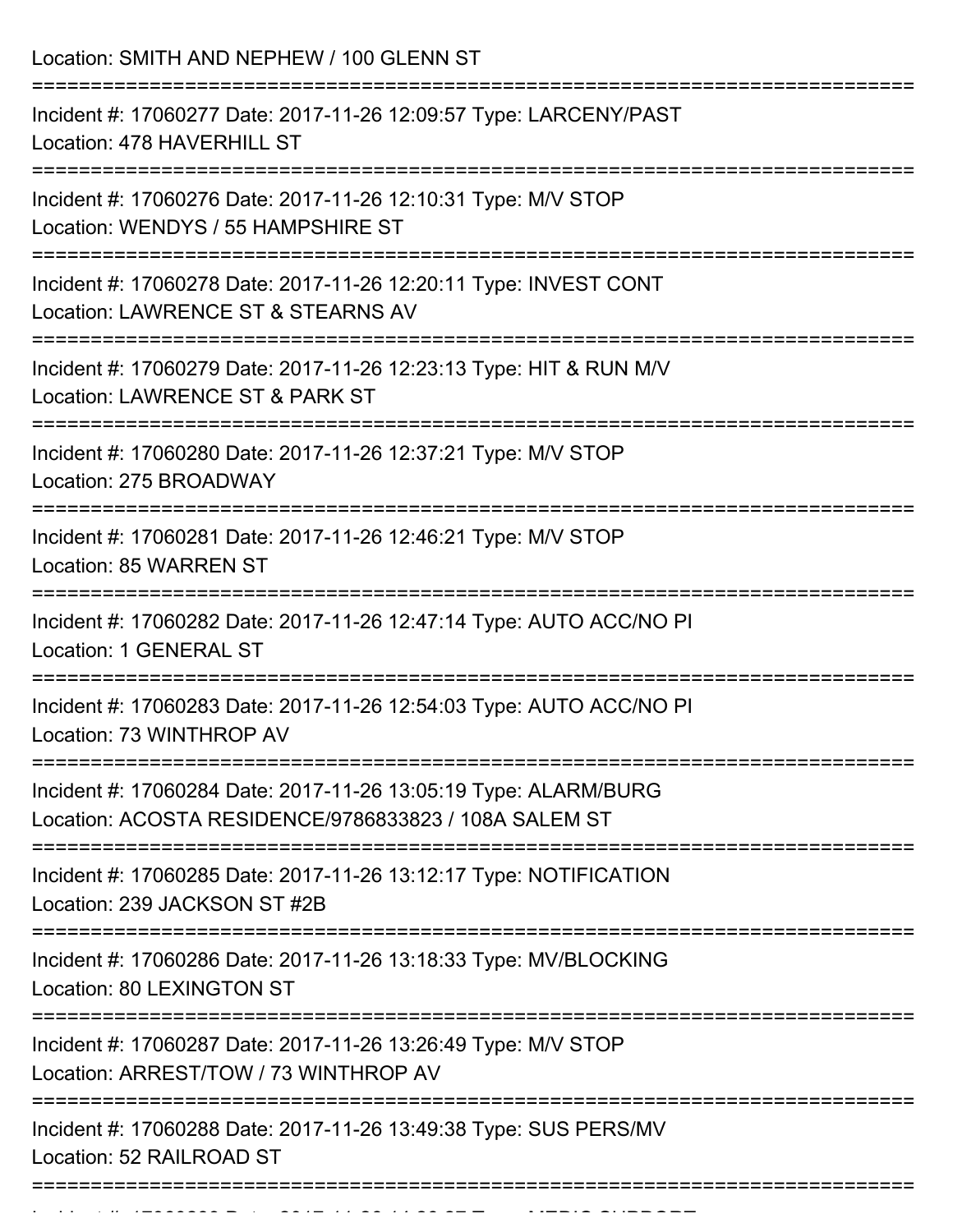Location: 9 MONTGOMERY ST #2 =========================================================================== Incident #: 17060290 Date: 2017-11-26 14:43:10 Type: ANIMAL COMPL Location: 65 UNION ST #201 =========================================================================== Incident #: 17060291 Date: 2017-11-26 14:59:55 Type: M/V STOP Location: CENTRE ST & WALNUT ST =========================================================================== Incident #: 17060292 Date: 2017-11-26 15:04:19 Type: RECOV/STOL/MV Location: 39 E HAVERHILL ST =========================================================================== Incident #: 17060294 Date: 2017-11-26 15:04:49 Type: KEEP PEACE Location: 117 GARDEN ST =========================================================================== Incident #: 17060293 Date: 2017-11-26 15:05:23 Type: AUTO ACC/NO PI Location: BROADWAY & HAVERHILL ST =========================================================================== Incident #: 17060295 Date: 2017-11-26 15:29:16 Type: NEIGHBOR PROB Location: 233 JACKSON ST #10 =========================================================================== Incident #: 17060296 Date: 2017-11-26 15:47:33 Type: M/V STOP Location: 73 WINTHROP AV =========================================================================== Incident #: 17060297 Date: 2017-11-26 16:04:59 Type: M/V STOP Location: HAVERHILL ST & WHITE ST =========================================================================== Incident #: 17060298 Date: 2017-11-26 16:24:28 Type: LARCENY/PAST Location: 3 DURHAM ST =========================================================================== Incident #: 17060299 Date: 2017-11-26 16:31:11 Type: SUS PERS/MV Location: 410 PARK ST =========================================================================== Incident #: 17060300 Date: 2017-11-26 16:47:53 Type: A&B PAST Location: 47 JEFFERSON ST =========================================================================== Incident #: 17060301 Date: 2017-11-26 16:57:32 Type: AUTO ACC/NO PI Location: 127 S UNION ST =========================================================================== Incident #: 17060302 Date: 2017-11-26 17:06:04 Type: ALARM/BURG Location: COLONY FOODS / 439 HAVERHILL ST ===========================================================================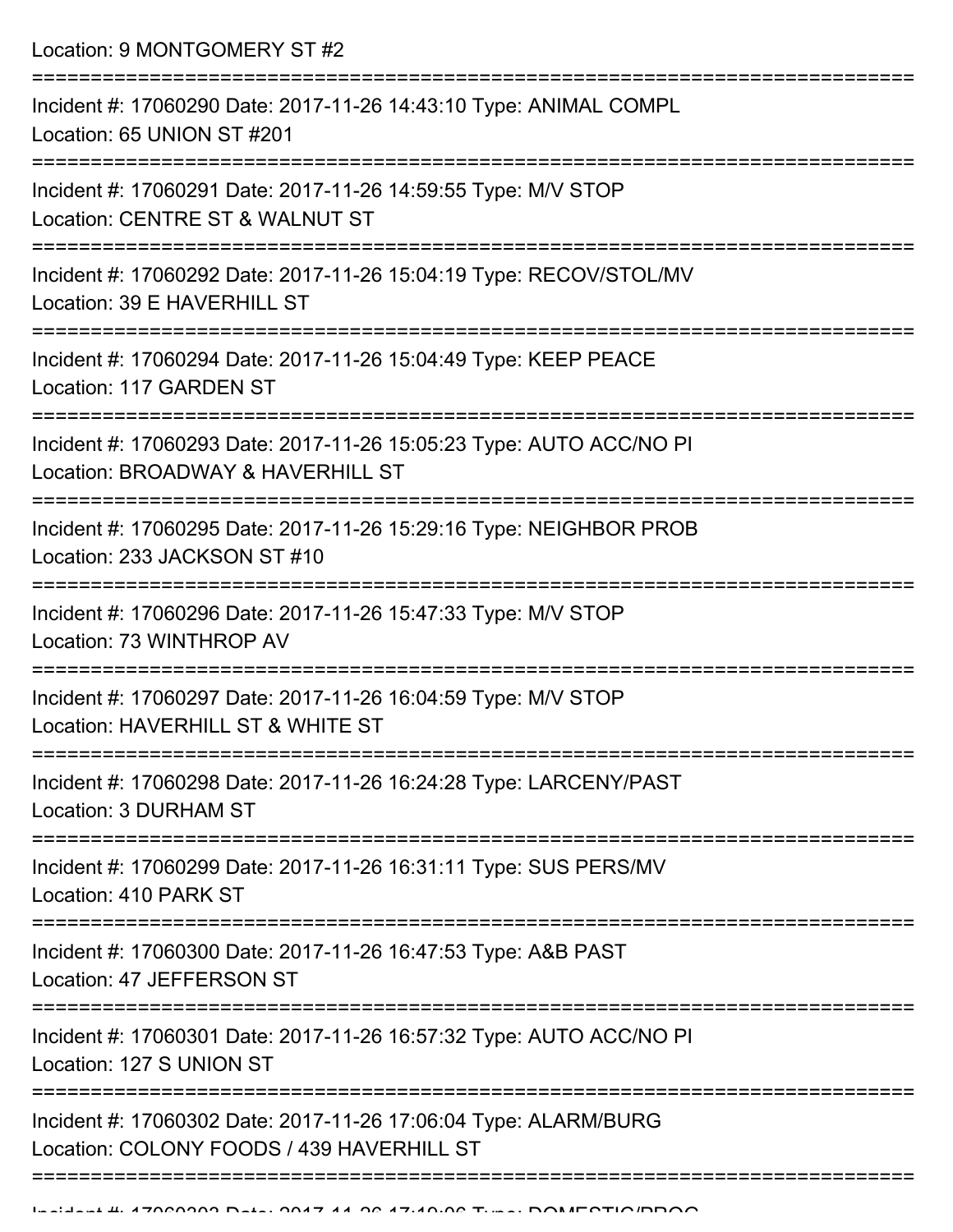Location: 3 PACKARD ST =========================================================================== Incident #: 17060304 Date: 2017-11-26 17:23:41 Type: LOUD NOISE Location: 13 DUCKETT AV #48-4 =========================================================================== Incident #: 17060305 Date: 2017-11-26 17:59:09 Type: M/V STOP Location: MARGIN ST & MELVIN ST =========================================================================== Incident #: 17060306 Date: 2017-11-26 18:06:32 Type: M/V STOP Location: BAILEY ST & SHAWSHEEN RD =========================================================================== Incident #: 17060307 Date: 2017-11-26 18:14:40 Type: M/V STOP Location: FALLS BRIDGE =========================================================================== Incident #: 17060308 Date: 2017-11-26 18:16:24 Type: SPECIAL CHECK Location: PROVIDENCE ST =========================================================================== Incident #: 17060309 Date: 2017-11-26 18:20:09 Type: M/V STOP Location: 188 BROADWAY =========================================================================== Incident #: 17060310 Date: 2017-11-26 18:21:04 Type: CK WELL BEING Location: 2 MUSEUM SQ #802 =========================================================================== Incident #: 17060311 Date: 2017-11-26 18:26:21 Type: SUS PERS/MV Location: WALGREENS / 135 BROADWAY =========================================================================== Incident #: 17060312 Date: 2017-11-26 18:27:37 Type: M/V STOP Location: BROADWAY & PARK ST =========================================================================== Incident #: 17060314 Date: 2017-11-26 18:28:40 Type: M/V STOP Location: MERRIMACK ST & S BROADWAY =========================================================================== Incident #: 17060313 Date: 2017-11-26 18:30:55 Type: MEDIC SUPPORT Location: 187 LAWRENCE ST =========================================================================== Incident #: 17060316 Date: 2017-11-26 18:51:07 Type: SHOTS FIRED Location: 36 HILLSIDE AV =========================================================================== Incident #: 17060315 Date: 2017-11-26 18:51:12 Type: AUTO ACC/PI Location: 45 HILLSIDE AV ===========================================================================

Incident #: 17060317 Date: 2017-11-26 18:53:25 Type: DRUG OVERDOSE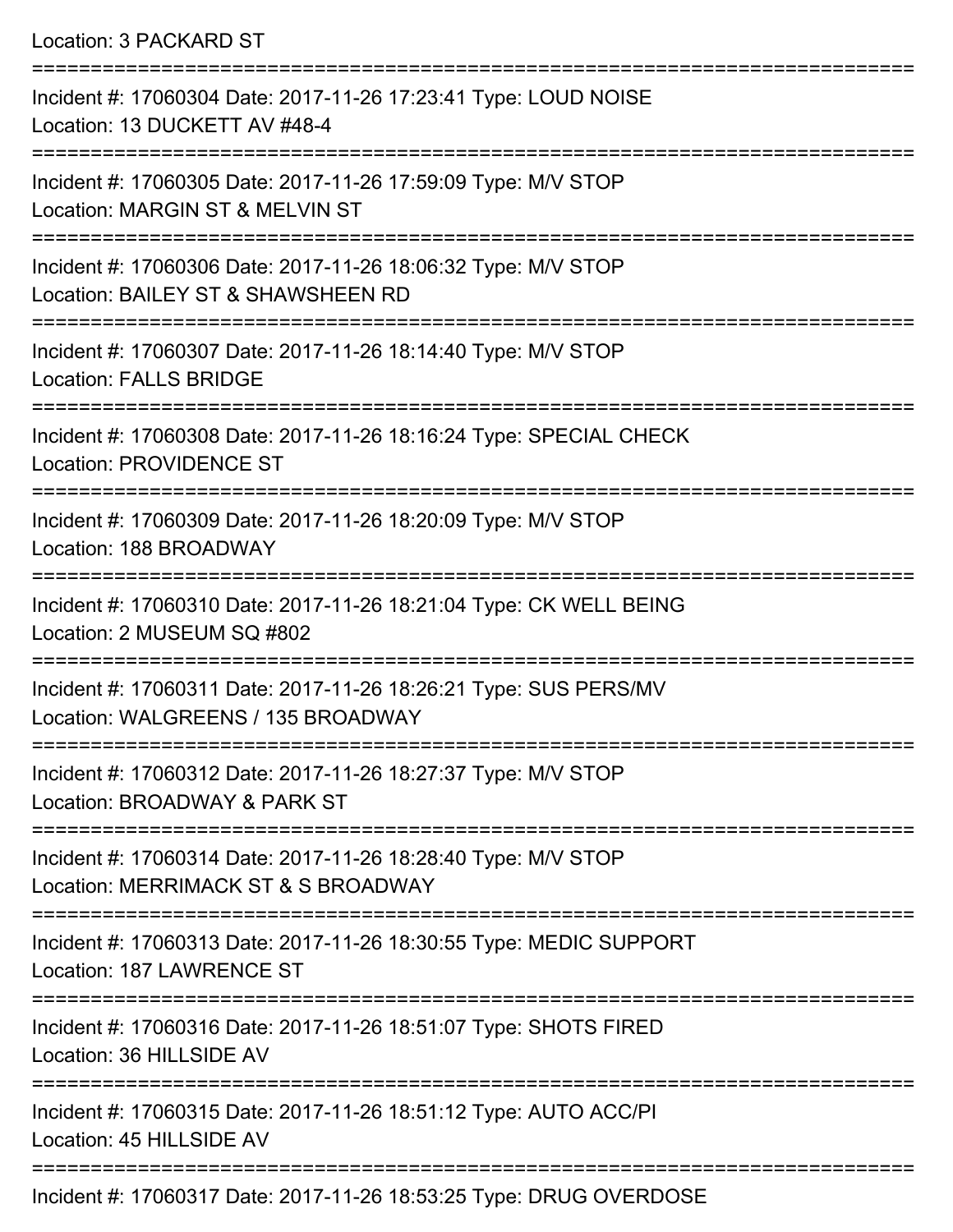| Incident #: 17060318 Date: 2017-11-26 18:57:43 Type: CK WELL BEING<br>Location: HOLIDAY INN EXPRESS / 224 WINTHROP AV    |
|--------------------------------------------------------------------------------------------------------------------------|
| Incident #: 17060319 Date: 2017-11-26 19:21:36 Type: ALARM/BURG<br>Location: KRYSTAL MARINA RESIDENCE / 201 MT VERNON ST |
| Incident #: 17060320 Date: 2017-11-26 19:27:05 Type: LOUD NOISE<br>Location: 274 E HAVERHILL ST #11                      |
| Incident #: 17060321 Date: 2017-11-26 19:27:57 Type: AUTO ACC/NO PI<br>Location: 50 OLIVE AV                             |
| Incident #: 17060322 Date: 2017-11-26 19:35:37 Type: MEDIC SUPPORT<br>Location: 277 JACKSON ST FL 2                      |
| Incident #: 17060323 Date: 2017-11-26 19:39:22 Type: SUICIDE ATTEMPT<br>Location: 45 BROADWAY #213                       |
| Incident #: 17060324 Date: 2017-11-26 19:45:22 Type: 911 HANG UP<br>Location: 5 FARNHAM ST #B                            |
| Incident #: 17060325 Date: 2017-11-26 20:09:27 Type: ALARM/BURG<br>Location: ESPERANZA ACADEMY / 198 GARDEN ST           |
| Incident #: 17060326 Date: 2017-11-26 20:23:51 Type: ALARM/BURG<br>Location: 258 E HAVERHILL ST                          |
| Incident #: 17060327 Date: 2017-11-26 20:25:12 Type: ALARM/BURG<br>Location: ESPERANZA ACADEMY / 198 GARDEN ST           |
| Incident #: 17060328 Date: 2017-11-26 20:47:56 Type: 911 HANG UP<br>Location: 75 JAMAICA ST                              |
| Incident #: 17060329 Date: 2017-11-26 20:51:23 Type: ROBBERY ARMED<br>Location: 137A LAWRENCE ST                         |
| Incident #: 17060330 Date: 2017-11-26 21:33:36 Type: STOL/MV/PAS<br>Location: 160 PARKER ST                              |
| Incident #: 17060331 Date: 2017-11-26 22:09:40 Type: MEDIC SUPPORT                                                       |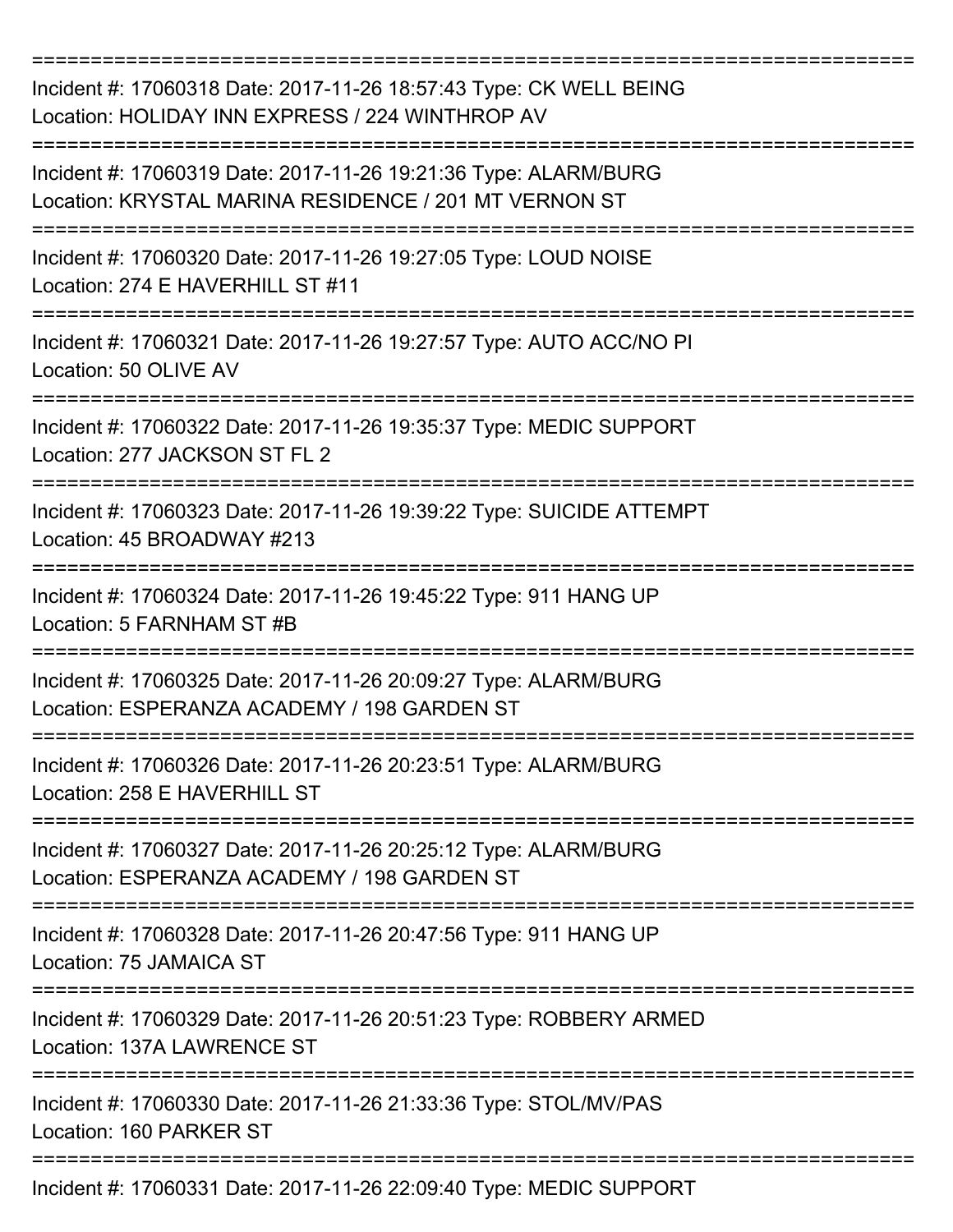| Incident #: 17060332 Date: 2017-11-26 22:16:28 Type: ANIMAL COMPL<br>Location: 6 ENDICOTT ST                    |
|-----------------------------------------------------------------------------------------------------------------|
| Incident #: 17060333 Date: 2017-11-26 22:22:54 Type: B&E/MV/PAST<br>Location: WALK IN WALK IN / 197 WEST ST     |
| Incident #: 17060334 Date: 2017-11-26 22:40:53 Type: M/V STOP<br>Location: AMESBURY ST & METHUEN ST             |
| Incident #: 17060335 Date: 2017-11-26 22:54:42 Type: M/V STOP<br>Location: CENTRAL BRIDGE / 0 MERRIMACK ST      |
| Incident #: 17060336 Date: 2017-11-26 22:57:15 Type: LOUD NOISE<br>Location: 50 ISLAND ST FL 2                  |
| Incident #: 17060337 Date: 2017-11-26 22:57:36 Type: GENERAL SERV<br><b>Location: HAVERHILL ST</b>              |
| Incident #: 17060338 Date: 2017-11-26 22:58:06 Type: KEEP PEACE<br>Location: WALK IN WALK IN / 17 BEDFORD ST #1 |
| Incident #: 17060339 Date: 2017-11-26 23:06:17 Type: CK WELL BEING<br>Location: 35 COMMON ST #102               |
| Incident #: 17060340 Date: 2017-11-26 23:19:22 Type: NOTIFICATION<br>Location: 151 MARGIN ST                    |
| Incident #: 17060341 Date: 2017-11-26 23:25:10 Type: HIT & RUN M/V<br>Location: 416 PARK ST                     |
| Incident #: 17060342 Date: 2017-11-26 23:38:35 Type: M/V STOP<br>Location: HAMPSHIRE ST & LOWELL ST             |
| Incident #: 17060343 Date: 2017-11-26 23:41:52 Type: CIVIL PROB<br>Location: 11 LOWELL ST                       |
| Incident #: 17060344 Date: 2017-11-26 23:46:54 Type: PROWLER<br>Location: 117 PROSPECT ST FL 1                  |
| Incident #: 17060345 Date: 2017-11-26 23:48:41 Type: FIGHT                                                      |